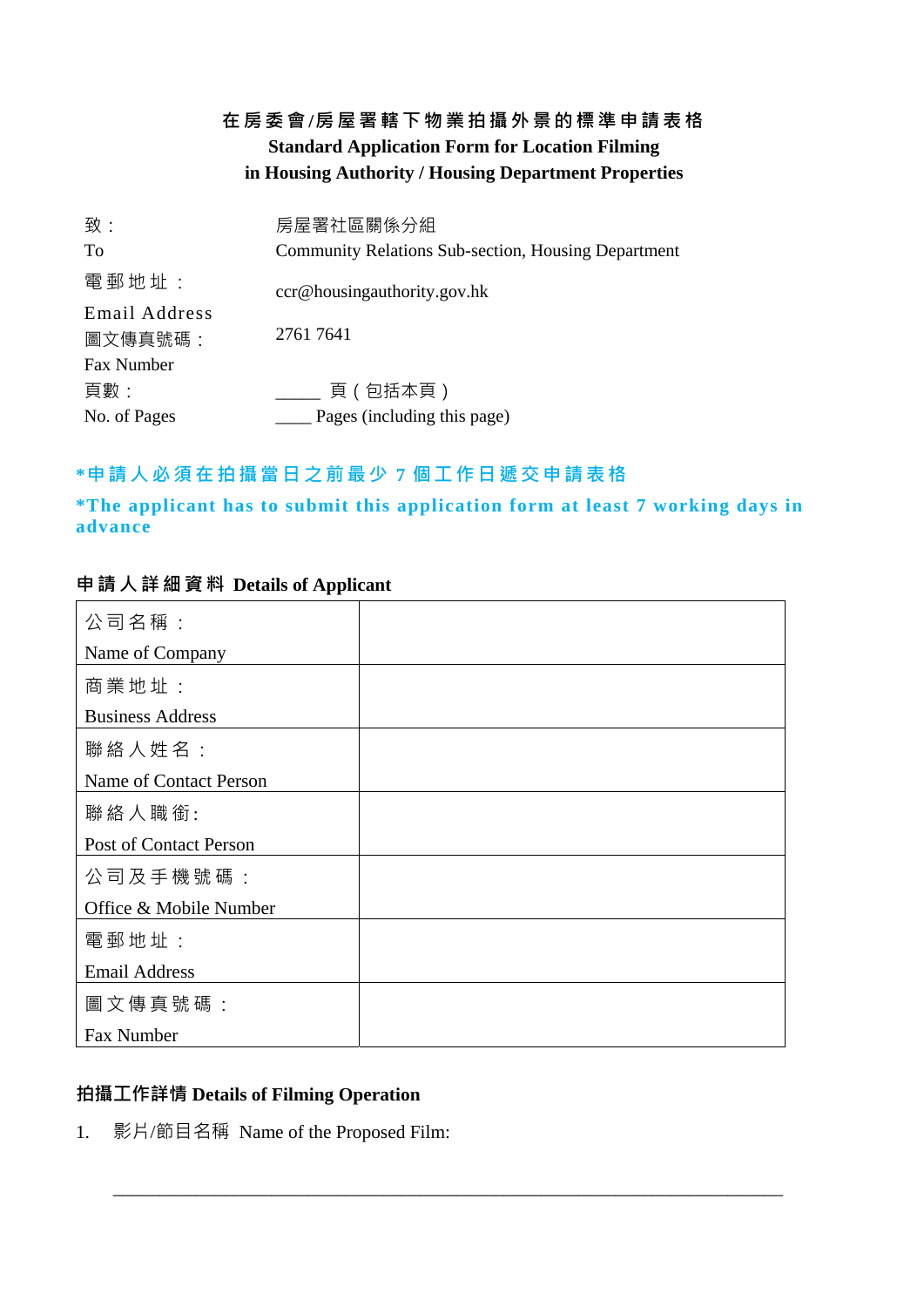- 2. 影片性質 Nature of the Film [請刪去不適用者 Delete where appropriate] : 電影 Film / 電視 TV / 網上節目 Internet Programme / 廣告 Advertising / 推廣 Promotional / 檔案記錄 Archival / 公共事務 Public Affairs / 紀錄片 Documentary / 教育 Educational/其他 Others (請註明 Please specify:  $\Box$
- 3. 提議的影片級別 Intended Film Category [請刪去不適用者 Delete where appropriate] :  $I/II/III$
- 4. 擬拍攝場景/活動說明 Brief Description of the Proposed Scenes / Activities:

|                  |                          |                                          | 已夾附資料請加"√"號 Please "√" for information attached:<br>□ 大綱 Synopsis □ 劇本 Script □ 情節 Storyboard |  |
|------------------|--------------------------|------------------------------------------|-----------------------------------------------------------------------------------------------|--|
|                  |                          |                                          |                                                                                               |  |
|                  |                          |                                          |                                                                                               |  |
| 5.               |                          | 建議拍攝日期及時間 Proposed Filming Date & Time : |                                                                                               |  |
| 日期 Date          | <b>Contract Contract</b> |                                          |                                                                                               |  |
| 時間 Time : 由 from |                          |                                          | $\overline{\mathbf{\mathfrak{D}}}$ to                                                         |  |
|                  |                          |                                          |                                                                                               |  |
| 6.               |                          |                                          | 拍 攝 場 地 名 稱 及 確 實 位 置 Venue Name and Exact Location:                                          |  |

\_\_\_\_\_\_\_\_\_\_\_\_\_\_\_\_\_\_\_\_\_\_\_\_\_\_\_\_\_\_\_\_\_\_\_\_\_\_\_\_\_\_\_\_\_\_\_\_\_\_\_\_\_\_\_\_\_\_\_\_\_\_\_\_\_\_\_\_\_\_\_\_\_\_\_\_\_\_

7. 攝製隊人數 (包括演員人數 ) Size of Filming Crew (including number of actors/ actresses):

\_\_\_\_\_\_\_\_\_\_\_\_\_\_\_\_\_\_\_\_\_\_\_\_\_\_\_\_\_\_\_\_\_\_\_\_\_\_\_\_\_\_\_\_\_\_\_\_\_\_\_\_\_\_\_\_\_\_\_\_\_\_\_\_\_\_\_\_\_\_\_\_\_\_\_\_\_\_\_

\_\_\_\_\_\_\_\_\_\_\_\_\_\_\_\_\_\_\_\_\_\_\_\_\_\_\_\_\_\_\_\_\_\_\_\_\_\_\_\_\_\_\_\_\_\_\_\_\_\_\_\_\_\_\_\_\_\_\_\_\_\_\_\_\_\_\_\_\_\_\_\_\_\_\_\_\_\_\_\_

- 8. 使用電力或其他設施(請註明詳細資料,例如需要使用電力的器材類別及數目): Use of power supply or any other utilities (please provide full details, e.g. type and number of equipment requiring power supply):
	- □ Yes (請說明 Please specify:\_\_\_\_\_\_\_\_\_\_\_\_\_\_\_\_\_\_\_\_\_\_\_\_\_\_\_\_\_\_\_\_\_\_\_\_\_\_\_\_\_\_\_\_\_\_\_\_\_\_)
	- □ No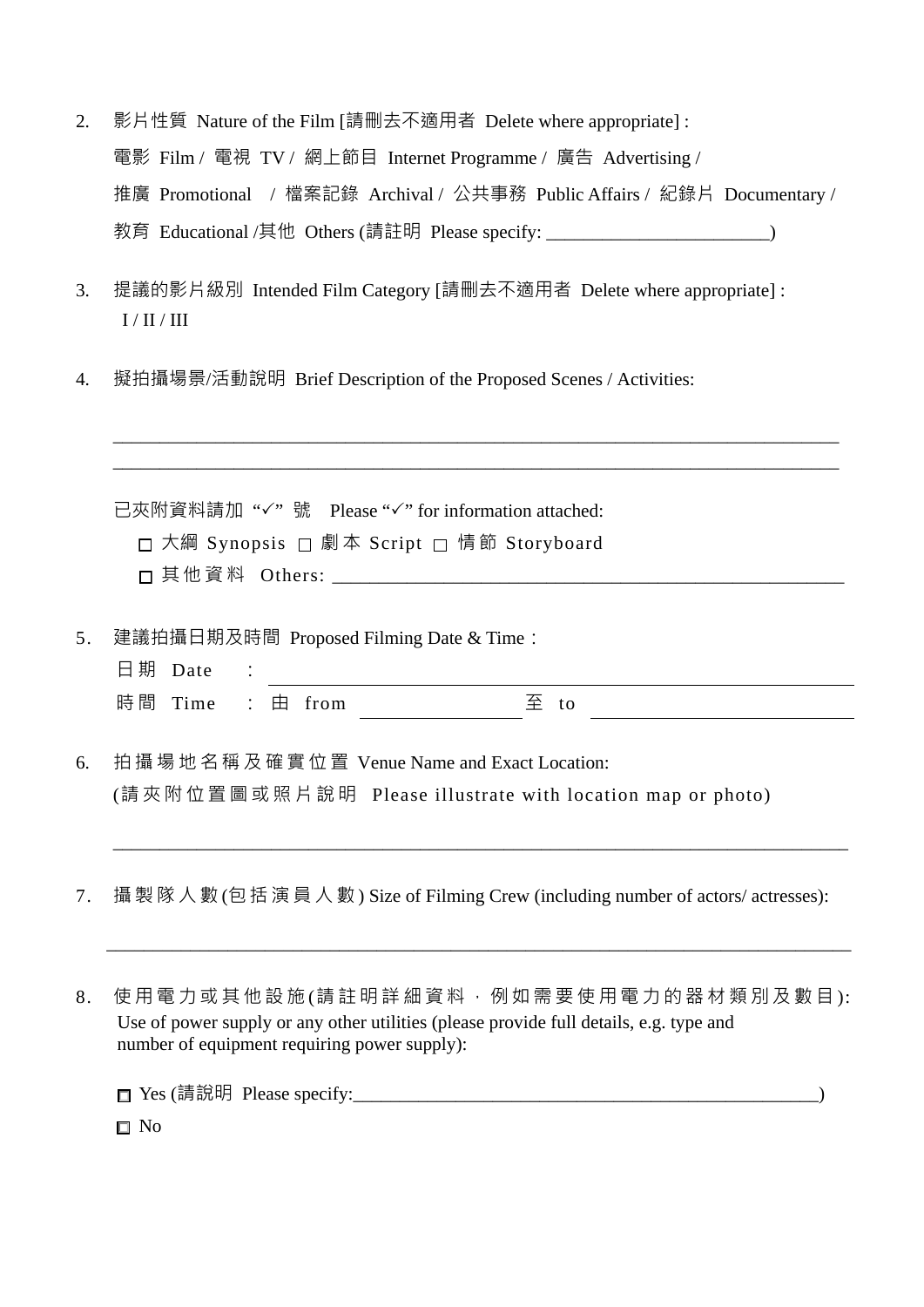| 9.  |                                                                  | 拍 攝 時 使 用 爆 炸 品 及 /或 易 燃 物 料 (請 註 明 詳 細 資 料 · 例 如 : 爆炸品、槍械與軍火 ·                                                                                                                                         |
|-----|------------------------------------------------------------------|---------------------------------------------------------------------------------------------------------------------------------------------------------------------------------------------------------|
|     | 以及其他類型的武器,例如斧頭、菜刀、長刀)的 詳 情:<br>filming operations:               | Details of the use of any explosives and/or inflammable materials (please provide full details, e.g.<br>explosives, guns and ammunition, other type of weapons such as axes, choppers, long knives) for |
|     | $\Box$ No                                                        |                                                                                                                                                                                                         |
| 10. | 程 費 用 ):<br>alteration and reinstatement works may be required): | 需 要 在 物 業 進 行 改 建 及 修 復 工 程 (請 註 明 詳 細 資 料 ) · (可 能 須 繳 付 改 建 及 修 復 工<br>Alteration and reinstatement works to property required (please give full details), (charges for the                           |
|     |                                                                  |                                                                                                                                                                                                         |
|     | $\Box$ No                                                        |                                                                                                                                                                                                         |
|     | fight, fire, people falling from height, blood shed:             | 11. 影片含有任何不雅或令人感到不安的場面,例如性侵犯、集體毆鬥、流血事件:<br>Any indecent scene and scene that might cause discomfort to the public such as sex assault, gang                                                             |
|     | $\Box$ No                                                        |                                                                                                                                                                                                         |
| 12. | 預計的圍觀群眾數目 Anticipated size of crowd attracted:                   |                                                                                                                                                                                                         |
|     | $\square$ No                                                     |                                                                                                                                                                                                         |
|     | $\square$ No                                                     | 13. 需要動用政府人員及器材 Any need for the use of government personnel and equipment:                                                                                                                             |
|     | 14. 需要申請費用豁免 Application for Fee Waiver:                         |                                                                                                                                                                                                         |
|     | supporting documents)                                            | (請詳列理由及夾附相關證明文件 Please provide justifications and relevant                                                                                                                                              |
|     | $\square$ No                                                     |                                                                                                                                                                                                         |
|     |                                                                  | 簽署 Signature: _______________________ 機構蓋章 Organization Chop: __________________                                                                                                                        |
|     |                                                                  |                                                                                                                                                                                                         |
|     |                                                                  |                                                                                                                                                                                                         |